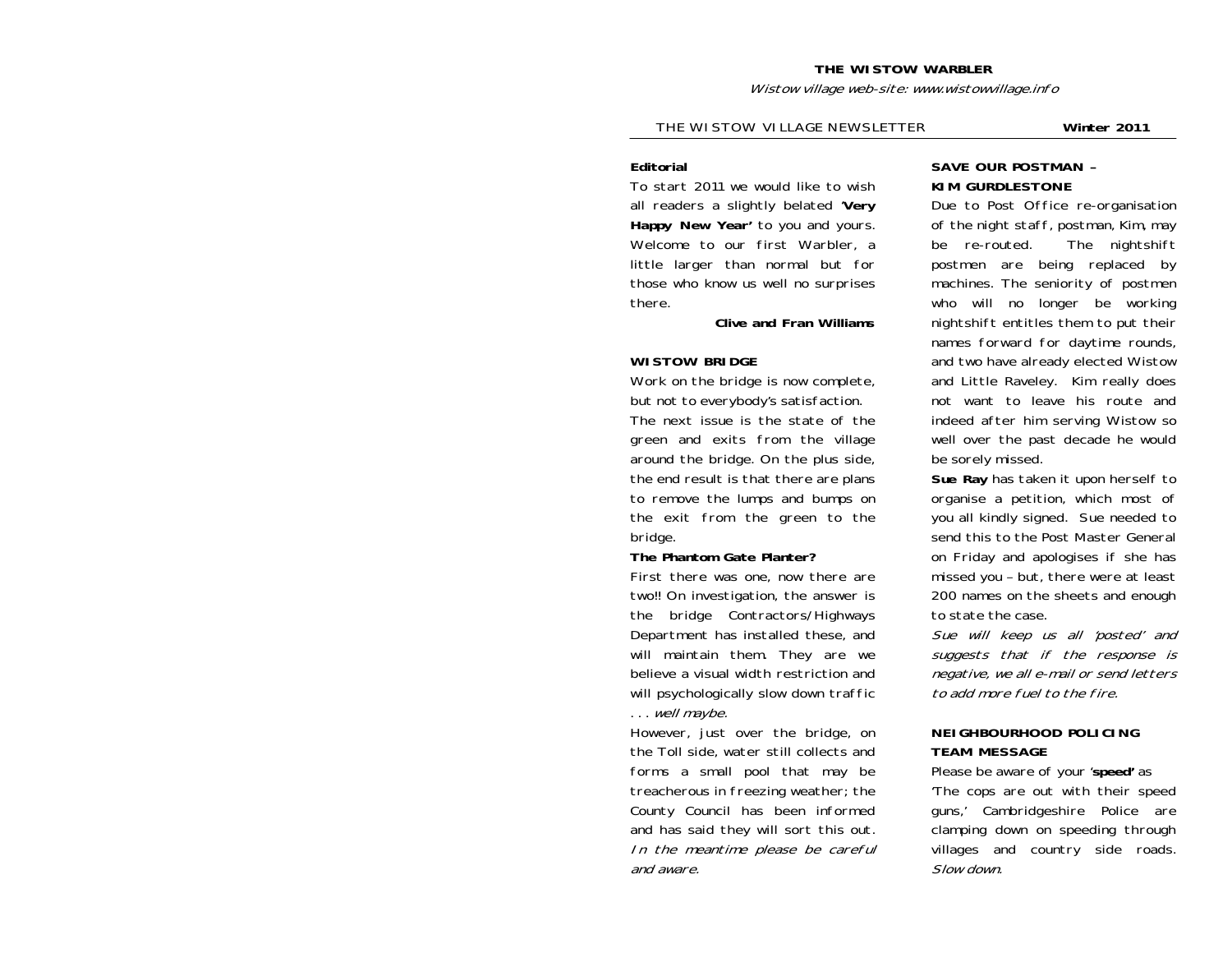## **PROPOSED ALTERATIONS TO THE VILLAGE HALL - UPDATE**

As you will know from previous information circulated around the village and the open sessions held in the village hall last year to view the proposed plans, the Management Committee is seeking to carry out alterations to the hall. The aim is to preserve the old chapel whilst at the same time enlarging and upgrading the hall to provide a facility for the village more in keeping with modern requirements.

We now have planning permission to build new toilets, kitchen, store and lobby to the side and rear of the present hall. This will allow for the removal of the rear wall of the old chapel into the existing kitchen and toilets to extend the floor area of the hall by approximately 50%. This has not been an easy or straightforward process due to the limited size of the plot and the fact that the old chapel is a Grade II listed building.

Currently the Architect is drawing up plans and specifications for building control approval. These incorporate sustainable sources of energy, improved insulation and reinstatement of the original slate chapel roof. This will provide an opportunity to remove the false ceiling to expose attractive internal wooden cladding and stained glass bullseye windows in the gable ends.

Just to get where we are, has cost several thousand pounds. It has only been possible to finance these preliminary stages due to the help and support of The Village in giving so generously at the fund raising events held over the past few years.

 Clearly the challenge now will be to finance the alterations. The Committee is currently actively looking for sources of grant funding (but if anyone has a spare few thousands in their back pocket this will be gratefully received). More practically, if anyone would like to help or has ideas for raising funds, then we shall be pleased to hear from you.

For more information or to have a look at the plans, you are welcome to get in touch with John Wadsworth on 822541.

#### **"AN OPPORTUNITY TO SHAPE YOUR COMMUNITY HEALTH AND SOCIAL CARE SERVICES**

Cambridgeshire Community Services NHS Trust (CCS) provides a wide range of community-based health and social care services across Cambridgeshire including adult social care services on behalf of Cambridgeshire County Council. From 5 January to 30 March 2011, the Trust is undertaking a public consultation on becoming an NHS Foundation Trust, which will give thousands of local people the opportunity to become Members of the Trust and really influence how local services are developed. The Trust genuinely wants to hear what people think click on the link below to read a summary: http://bit.ly/eESf1o.

 For further information, contact Cambridgeshire Community Services NHS Trust's communications team on 0800 013 2511 or 01480 308216 or email FT@ccs.nhs.uk"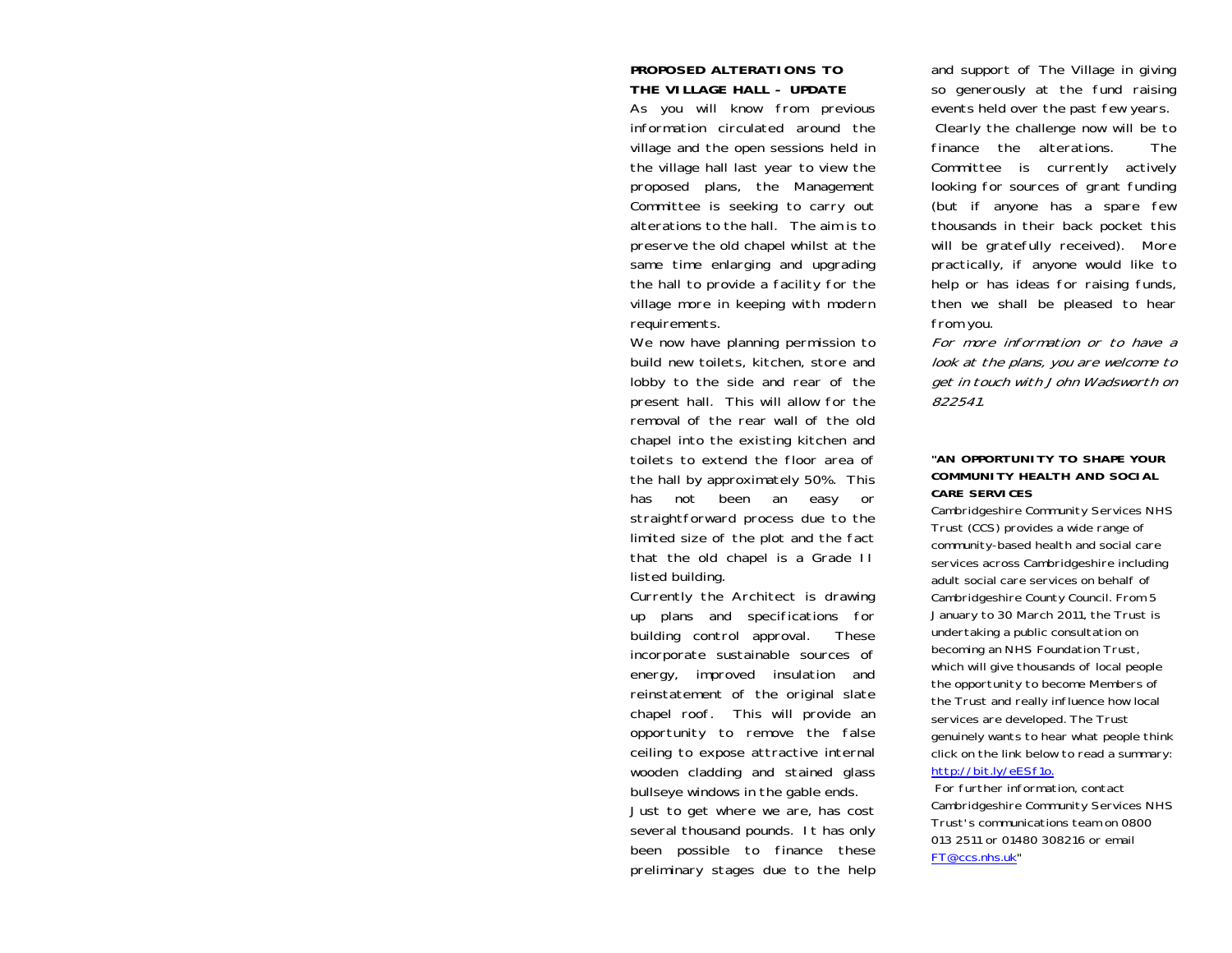#### **CANCER RESEARCH**

A very happy evening was spent Wassailing at the Three Horseshoes, organised by Cancer Research UK. A big thank you to Gerry and Julia for their hospitality and generosity in providing refreshments. Music was provided by the 'St Peters' Upwood Hand Bell Ringers organised by Deanna Philips and Jeremy Carter accompanied the carol singing on his melodeon; thanks to them, and everyone involved for making the evening so special.

Our next event will be the **'Big Breakfast'** do, look out for the posters and join us if you can.

On February  $22<sup>nd</sup>$  the committee is presenting the cheque for £54,000 to Prof. Neil at the Cancer Research Institute in Cambridge to buy the Immunostainer to speed up research into Prostate Cancer.

All of the committee would like to thank everyone who loyally supports us, and gives so generously to Cancer Research UK. Your help is greatly appreciated. We wish everyone a happy and healthy New Year. **Sally Wilson** 

## **Village Shop**

**Shirley and Ray Burton** continue to sell a wide range of fresh produce and other items in their Farm Shop in Mill Road …. and are to be congratulated on their success in these times of financial unrest

#### **WISTOW IN BLOOM LATEST**

The two workshops held before Christmas on Wreath Making and Flower Arranging were very successful, with everyone who attended having an enjoyable time, and the feedback has been very positive.

Planting of spring bulbs on the Green, mainly mixed colour crocus, is planned to take place in mid-February. The next bit of visible activity will be the creation of two wooden planters at the signs by the entry to the village at the top of Mill Road, like the one as you enter the village from the Toll.

**Events Planned for the Year:**

Lesley will be giving a talk to the WI on the evening of **9th March.** 

**Spring Quiz** which will be held in the Village Hall on **Saturday 9th April,** 7.00 for a 7.30 start, and as usual there will be nibbles and a bar.

A **Wine & Cheese** afternoon at Wistow House on **Sunday 12th June,** between 3.00pm and 7.30pm; donations of cheese and savouries will be greatly appreciated. This is being held this year instead of the open garden in order to avoid a clash with the Church Heritage weekend, with the open garden at Wistow House probably returning next year. A **Christmas Bazaar** is likely to be held in November (provisional date **<sup>19</sup>th November**), so watch out for more details about these.

 **Article by John Dransfield.**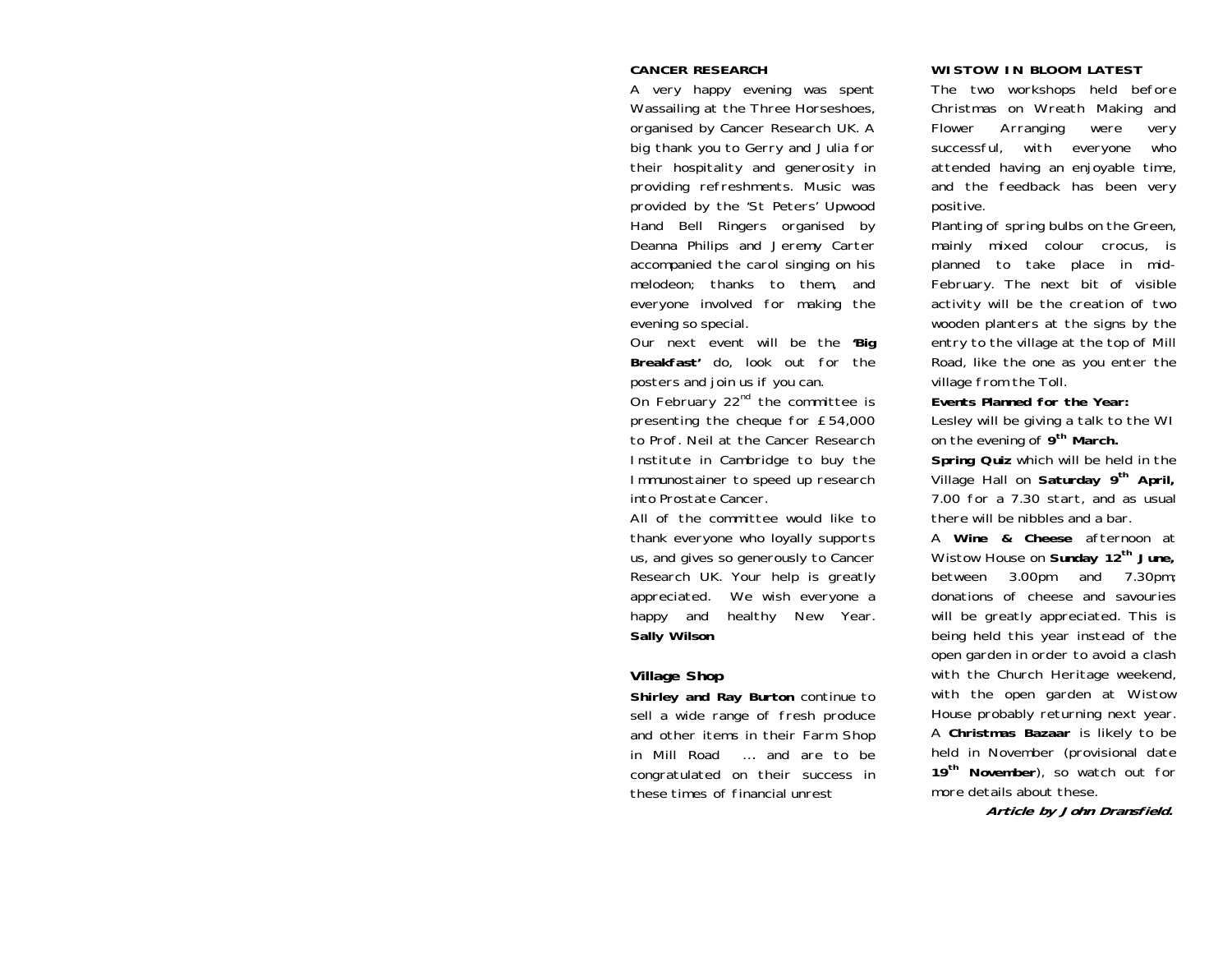## **DOG DO'S IN WISTOW (Letter From a Disgruntled Villager)**

I write regarding the owner of an obviously large dog who regularly walks their animal down Harris Lane. This totally inconsiderate and irresponsible person allows their dog to foul the lane along the path where everyone walks and does not clean up after them. All responsible and considerate dog owners then get tarred within the same brush. Ok it's not a pleasant task but then you should not have a dog if you are not wiling to clean up their mess. It is not the fault of the dog. It is the fault of the owner. Is this person aware that apart from the anti social aspect a child who may step in or fall in the mess could pick up the disease toxocara Canis, If the dog has not been wormed regularly the disease can be passed on to humans and lead to blindness. Who would want that on their conscience.

Poo bags are available at the vets free of charge and I believe they are available from Shirley and Ray at the village shop also free of charge. This is a lovely village to live in, please let's keep all paths and walks in and around the village a clean and pleasant place to be for everyone. **Terri Eggleston and "Truffle"** 

**Please report any known offenders to Animal Welfare officers on 01480 388298.** 

#### **NEIGHBOURHOOD WATCH**

Why not join a Neighbourhood Watch Scheme or become a co– coordinator and start a new scheme in your area? What is Neighbourhood Watch? One aspect is helping to reduce crime and the fear of crime by working in close harmony with your local Police Officers. Neighbourhood Watch is not "peeping toms" a saying voiced many times but showing an interest in the community and our neighbourhood making it a better place to live and work.

If you want to know more ring me, Angie, and I will be happy to visit you and answer any questions and hopefully set up a scheme in your road. Working as a team makes sense.

Ring 01480 300726 or send an email to: angiew1@ntlworld.com

#### **CREATIVE WISTOW**

We know there is a lot of creative talent within Wistow – so why not come out of the closet and show off your hard work. Along with Richard and Patsy Coles we are hoping to organize a Wistow Art and Craft exhibition in the Spring – please get in touch if you would like to exhibit. **Richard & Patsy Coles: 823542 Fran & Clive Williams: 823576** 

**MANY THANKS to Tony Bish** who adds the emblem to the flags flying at the Church – an old custom gladly not lost.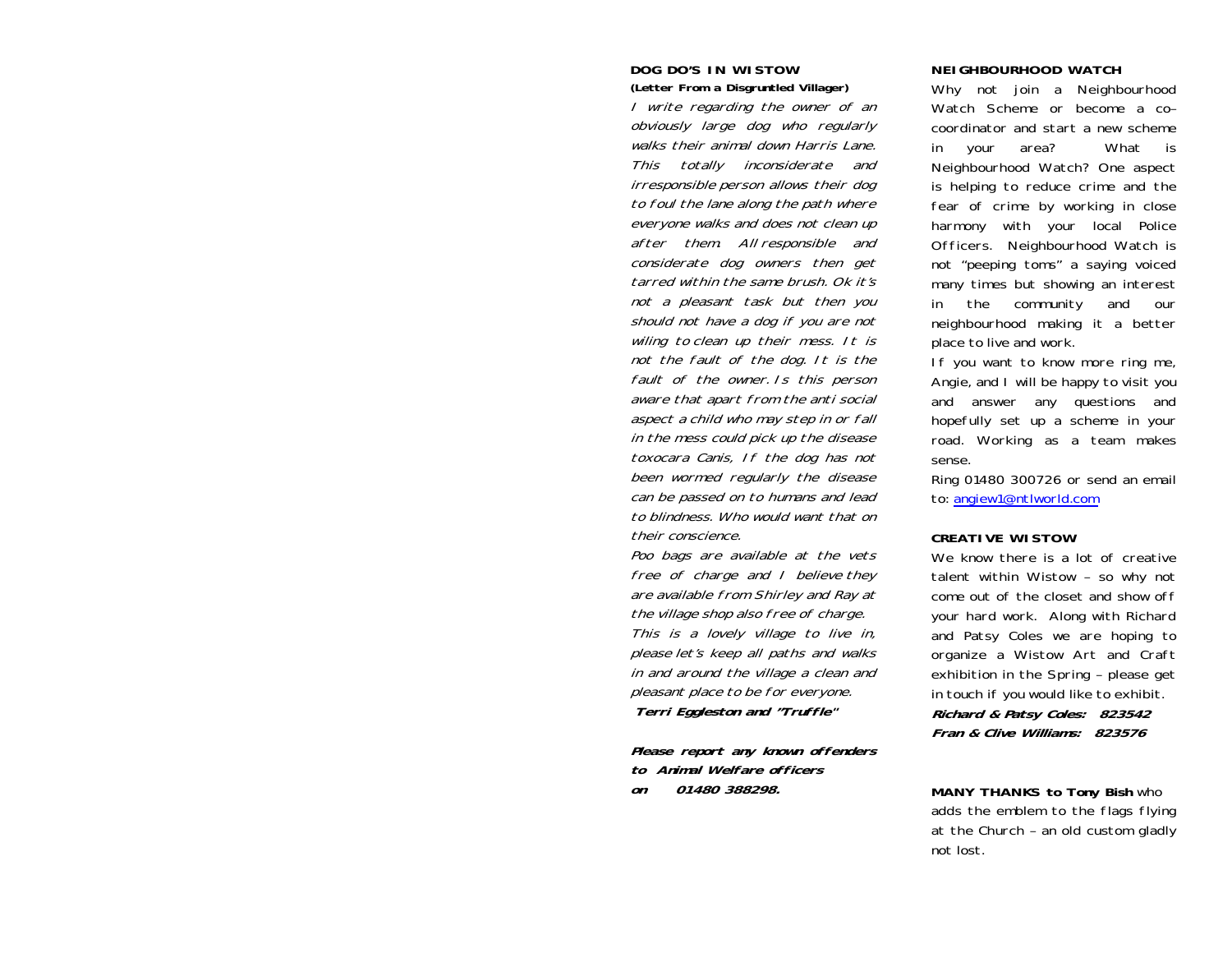## **OUT AND ABOUT …………**

### **INNOVATION IN ST IVES.**

The doors are now open to the green houses so book your visit to explore the houses, with four themes – energy efficiency, renewable energy, water efficiency and biodiversity, which are the essential ingredients to the Green House Project. Visitors will learn of practical and inspiring ideas on how to make their homes warmer, brighter and cheaper to run whilst reducing the impact on the environment by lowering their carbon emissions. See for yourself how the technologies work, learn more about the innovative building energy management system and explore the sustainable gardens which cater for a diverse range of wildlife. The children and young at heart can explore the houses by following the eco treasure hunt.

Call 01480 388315 or 01480 388304 To book an appointment to view either or both of the houses For more details visit**www.greenhouseproject.co.uk**

## **BUBBLES SWIM SCHOOL**

Harpers Health and Fitness Club at Wyboston Lakes St Neots Swimming lessons for children aged 4 months and upwards Tues and Weds mornings Thurs afternoons Contact Carla Tel: 07968 856318

## **LIBRARY SERVICES**

As you may be aware, Government has given Cambs County Council 14% less main funding, leaving library services under threat, Warboys being one under review. Read latest press release and cabinet report via Library Service Review website. **Ramsey library** will be opening in the Spring and a survey is running to find out what customers would like opening hours to be. *Visit Library* 

Service website to complete the questionnaire.

### **NEW MANAGEMENT AT THE CROWN INN BROUGHTON**

For those of you who like to explore local surroundings along with fresh air and exercise we highly recommend a walk across the footpaths to Broughton and take refreshment at The Crown Inn, where you will find a warm welcome from the new Management Team.

# **RAMSEY ARTS FESTIVAL QUIZ**

5 May at Ramsey Golf Course Teams up to 6 people Tickets £2.50 Bill Tel: 812022 Elsbeth Tel: 711181 or School Plus Shop Gt Whyte Ramsey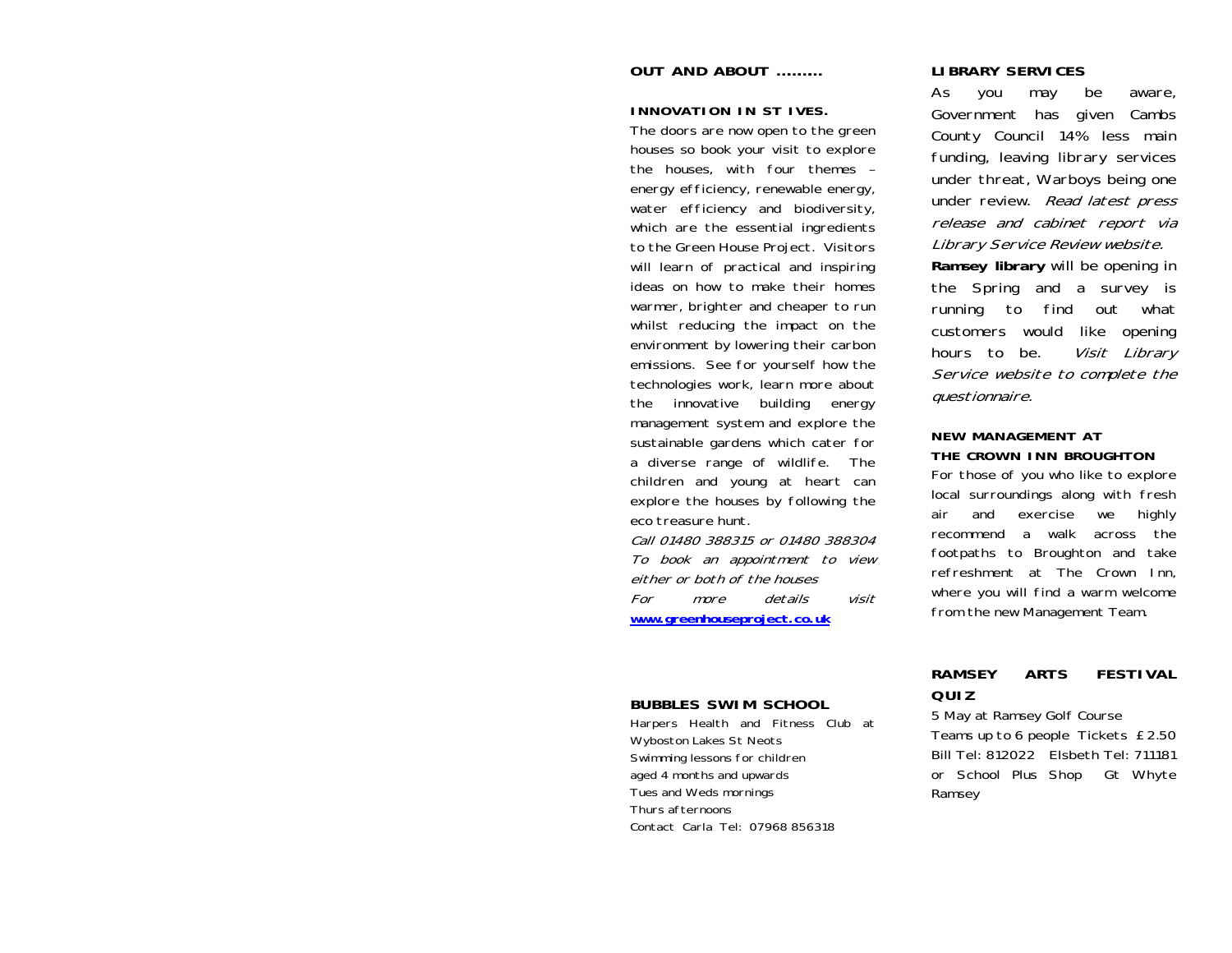**PEAS –** There is a national campaign titled **'Yes** /More **Peas'** which is to encourage people to use frozen peas more often and in more imaginative ways. To help promote the campaign, a cookery book has been published. To obtain a free copy go to http://www.pea

**JOKES CORNER . . . . . by RGP '**Doctor, Doctor – I think I'm a clock' "Well don't get wound up about it"

'Doctor, Doctor – will my measles be better by next week?'" Well, I don't make rash promises"

## **WISTOW READERS RECOMMEND:**

**Mutiny on the Bounty'** from the bestselling author of The Boy in the Striped Pyjamas – **John Boyne** ( A new and invigorating take on the Bounty story )

**'Room' by Emma Donoghue** (a story of a mother and son whose love lets them survive the impossible)

# **FORTHCOMING EVENTS – DIARY DATES**

**Pub Quiz.** Last Wednesday of each month. 8 for 8.30pm The Three Horse Shoes.

**The Big Breakfast -** Cancer Research Look out for posters coming soon

**Wistow in Bloom** Sat. 9<sup>th</sup> April Quiz in Village Hall 7.00 for 7.30pm Sun. 12<sup>th</sup> June Wine & Cheese at Wistow House 3.00 –7.30 pm Christmas Bazaar (Provisionally Sat. 19<sup>th</sup> November)

**Ramsey Arts Festival Quiz**  5 May Ramsey Golf Club

**Music Night and Fun Day**  Weekend 16-17 July (more details in next issue of 'The Warbler')

**1940's Weekend** August 20-21 **To be held at new site '**Wood Lane, Ramsey'

**September – Cricket** (date & details in next issue of 'The Warbler')